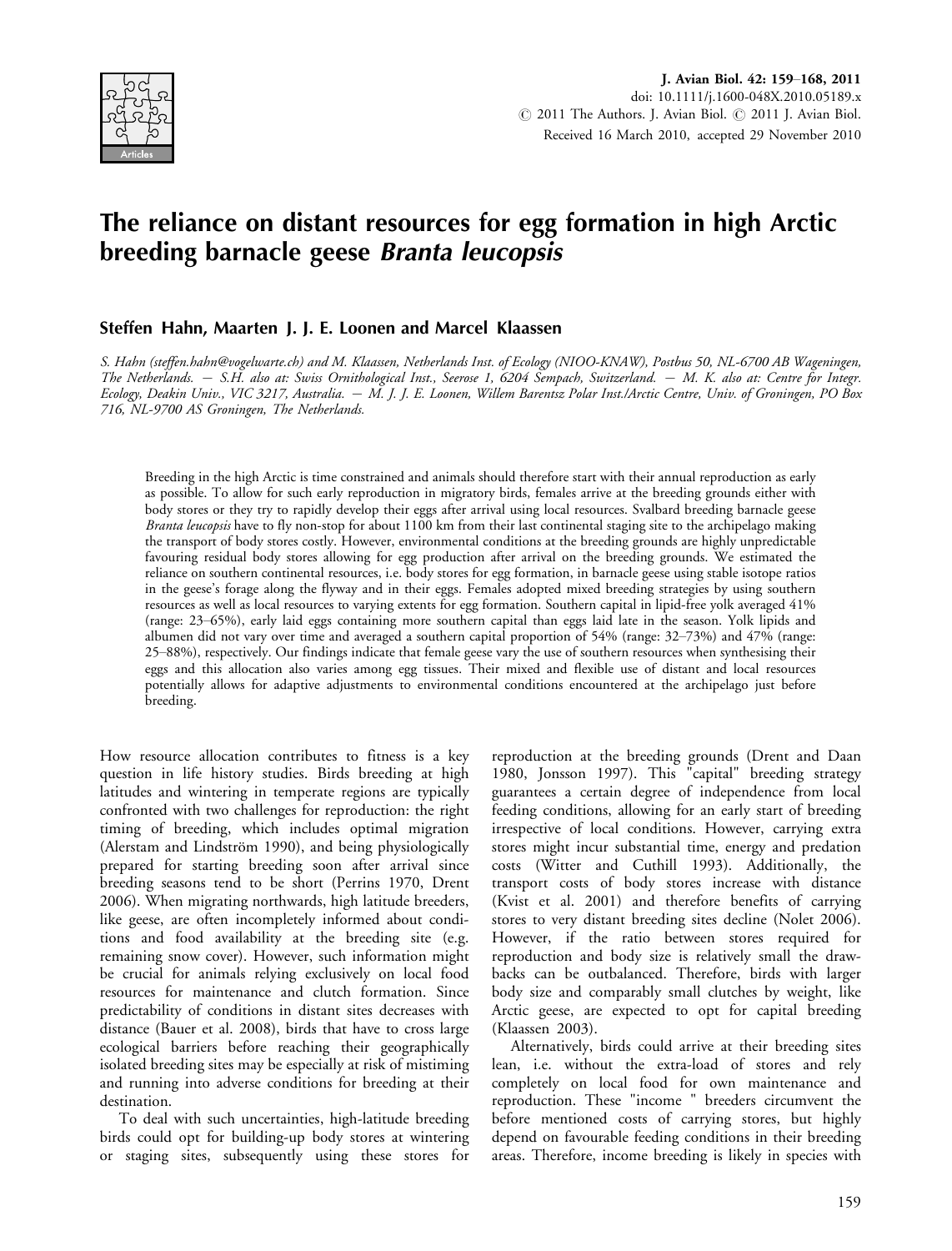relatively large clutches and species feeding on readily available resources. However, there is growing evidence from field and modelling data showing capital and income breeding are extremes of a continuum wherein most species follow mixed strategies (Meijer and Drent 1999, Houston et al. 2007).

Given the above mentioned trade offs between the capital and income breeding strategy it is highly conceivable that an individual's position in this capital-income breeding continuum may vary not only in relation to its speciesspecific size but also in relation to its specific geographic situation (Klaassen et al. 2006). If, for example, a herbivore migrates over land feeding while on migration is usually possible and stores can be built-up very close to the final destination (local capital). In such a case, the difference between capital and income breeding tends to blur. Moreover, some birds respond to variable environmental conditions at staging and breeding sites by adjusting their breeding strategies accordingly (Klaassen et al. 2006), suggesting a certain flexibility in breeding strategies.

For herbivores crossing large distances over sea, feeding en route is impossible. Additionally, feeding conditions at the final destination are difficult to predict from the last staging site before the crossing, all favouring capital breeding.

We investigated variation in the breeding strategy of female barnacle geese from the geographically isolated population at Svalbard. During spring migration, birds cross the Barents Sea during an 1100 km flight before arriving at the archipelago. The predictability of environmental conditions at Svalbard from the last staging site tend to be low (Bauer et al. 2008) and local condition for feeding and nesting, e.g. snow cover, can vary considerably between years (e.g. Prop and de Vries 1993, Madsen et al. 2007). Therefore, the use of endogenous body stores for breeding are expected to be the favoured strategy allowing for an early start of reproduction.

Southern capital, i.e. body stores from continental resources, must be accumulated at staging sites in mid and north Norway at the latest, where geese feed extensively on meadows and agricultural fields (Prop et al. 1998). After arrival at Svalbard, the availability of local resources depends greatly on snow cover (Prop and de Vries 1993), and barnacle geese prefer two main habitat types, the fertilized meadows of pre-breeding sites at the climatically favoured west coast on south-facing mountain slopes below seabird colonies (Prop and de Vries 1993, Hübner 2006) as well as common tundra vegetation in broad valleys (Fox and Bergersen 2005), henceforth referred to as seabird-fertilised tundra and common tundra, respectively.

In our study, we estimated to which extent barnacle geese relied on southern continental and local resources at Svalbard for egg formation using carbon and nitrogen stable isotope ratios in egg tissues and forage. The approach of tracking nutrients to eggs by stable isotopes based on isotopically distinct sources, i.e. food and body stores, allows for quantitative conclusions on nutrient allocation to reproduction (Hobson 2006, 2008). For Svalbard breeding barnacle geese, we expected that (1) females use a considerable amount of southern capital for egg formation to guarantee an early start of breeding. (2) This reliance on southern capital is not expected to vary between years, if conditions at the breeding sites are generally unpredictable. (3) The importance of southern capital for egg formation should decrease in the course of the season as late arriving females may use local resources that become increasingly available as the season progresses.

# Methods

## Species and population studied

We studied one of the most northerly breeding barnacle goose populations at Breøyane Islands, Kongsfjorden / northern Svalbard (79 $^{\circ}$  00'N, 12 $^{\circ}$  04'E) in 2006 and 2007, where about 75 breeding pairs nested at two small islands of less than 1ha (G.W. Gabrielsen and M. J. J. E. Loonen, unpubl.).

Svalbard breeding barnacle geese depart from the wintering site at Solway Firth (GB) at the end of April and first days of May on average (Tombre et al. 2008). Thereafter, the majority of geese spend about two weeks at two main staging areas at Helgeland (mid Norway, 65°N) and Vesterålen (north Norway,  $69^{\circ}$ N). In the two years of study, in both areas, most geese departed on 17 May in both 2006 and 2007 (Shimmings and Isaksen 2006, 2007, Appendix Fig. 1). After arrival at Svalbard, the majority of barnacle geese typically use the main pre-breeding site at Vårsolbukta (west Spitsbergen, 200 km south of breeding sites) between 20 May and 3 June; but individual staging times are rather short, i.e.  $2-3$  d (Hübner 2006). Thereafter, barnacle geese are assumed to use several sites for short stopovers while moving north to their breeding grounds (Hübner et al. 2010). They start breeding within 3d after arrival in the breeding areas (Prop and de Vries 1993).

## Predictability of environmental conditions at the breeding site

We tested whether geese on spring migration could predict climatic conditions at Svalbard from climatic conditions they encounter at their staging sites in Norway. We used monthly means of air temperature, snow depth and snow cover estimates from 1992 to 2008 recorded at Vega  $(65^{\circ}$ 42'N 11°51'E, mid Norway) and Tromsø (69° 40'N 18° 54?E, north Norway) representative for the Norwegian staging areas and at Longyearbyen ( $78^\circ$  15<sup> $\prime$ </sup>N, 15 $\circ$  28 $\prime$ E) and Hornsund (77 $\degree$  00'N 15 $\degree$  30'E, snow depth only) representative for the Svalbard breeding area. Data are provided at<www.met.no>. We checked for predictability using Pearson correlations; the appropriate period for each site was determined from data of spring migration phenology (Appendix 1, Fig. 1).

## Potential resources for egg formation

We used the isotopic composition of goose droppings as proxies for the isotopic composition of goose forage along the flyway. Goose droppings reflect quantitative composition of ingested food (Owen 1975). Additionally, combined measures of nitrogen and carbon stable isotope ratios of forage and droppings of barnacle geese in Russia and the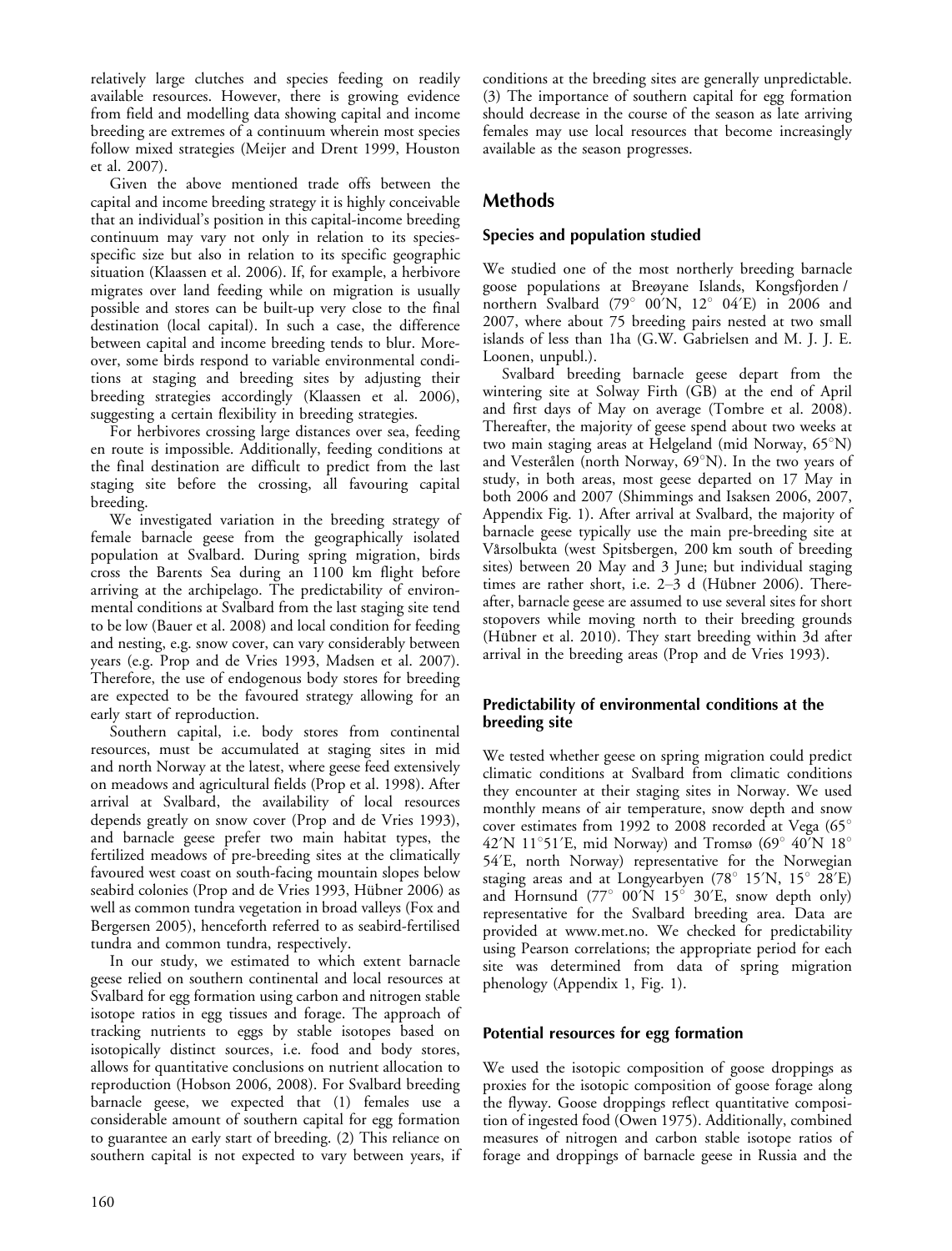Netherlands confirmed that isotope ratios in droppings can be used as very reliable proxies of the isotope ratio of the forage (M. Klaassen unpubl.). Fresh droppings (without the whitish uric acid cap) were collected in salt marshes and pastures at Solway Firth, the Scottish wintering sites (first week of May 2006 and 2007, by E. Rees) and at the main staging sites Herøy (mid-Norway) and Vik, Vesterålen (north Norway; second week of May in 2006 and 2007, by P. Shimmings and J. Madsen) to represent southern continental resources. For the pre-breeding period we differentiated between two feeding areas to represent local resources from Svalbard: seabird-fertilised tundra being heavily affected by a marine isotopic signature and common tundra. Seabird-fertilized tundra under bird cliffs is recognized as specific pre-breeding habitat (Hübner et al. 2010), and droppings were collected at Vårsolbukta in May 2005 (by C. Hübner). During the pre-breeding period also common tundra is used for grazing. Droppings from geese feeding on common tundra exclusively were not available. We estimated the isotopic composition of food taken from common tundra vegetation on Svalbard by combining data on diet composition of barnacle geese at Sassendalen (Fox and Bergersen 2005) and isotopic composition of corresponding plant species (Appendix 1, Table 1).

We are aware this may bias to some extent the proportions of the two local food sources for egg formation (based on differences in  $\delta^{15}N$ ) due to isotope-specific digestion in proteins (Sjögersten et al. 2010). However, the proportion of southern continental vs. local sources will not be affected, because the determination bases on differences in  $\delta^{13}C$  largely from indigestible fibre (see results).

#### Analysis of eggs

In June 2006 and 2007, we collected and analysed 95 eggs. In both years, we collected five complete clutches and one randomly selected egg from an additional 25 clutches. Nests for egg collection were selected to guarantee the greatest possible variation in the timing of egg laying using egg density as a proxy of nest initiation date in the field.

All eggs were stored cold and dissected within 3 d after collection. Egg and embryo mass were measured to allow for the calculation of egg laying date following Madsen et al. 2007. Yolk and, if possible, albumen samples were extracted from the eggs and stored in 70% ethanol at  $-15^{\circ}$  C.

The relationship between egg laying date, egg mass and embryo mass (Madsen et al. 2007) was calibrated for barnacle geese using data from 26 eggs with known hatching date (determined by stage of yolk retreat into the embryo's body and cracks on egg shells indicating hatching). In case multiple eggs were collected from the same clutch, the average estimated laying date was calculated. We failed to determine the laying dates of nine eggs due to rotten egg content (2006: 3 eggs, 2007: 6 eggs).

For comparison between years, we calculated relative laying dates by correcting the absolute laying date for the onset of spring. The latter was defined as the first day of a 7 days period with average air temperatures above zero

(temperature data from Longyearbyen airport, <www.met.no>). For 2006 and 2007, this yielded the 22 May (Julian date: 142), and 16 May (Julian date: 136) as the onset of spring, respectively.

#### Isotope measurements

Droppings were oven-dried at  $60^{\circ}$  C to constant weight and thereafter ground using an analytical mill with 1mm mesh size. Raw egg tissue, i.e. whole yolk and albumen, were freeze-dried and lipids were removed from a sub-sample of whole yolk by extraction with chloroform-methanol (2/1 by volume). Sub-samples of 200-500 µg of whole yolk, lipid-free yolk, albumen and droppings were analysed for  $\delta^{15}N$  (% difference from the  $15N/14N$  ratio in atmospheric N<sub>2</sub>) and for  $\delta^{13}C$  ( $\frac{\%}{\%}$  difference from  $^{13}C/^{12}C$  ratio in Vienna PeeDee limestone) in a HEKAtech EuroEA elemental analyzer coupled on-line through a Finnigan conflo interface to a Finnigan Delta S isotope ratio mass spectrometer. Reproducibility based on replicate measurements on a casein standard  $(n=145)$  during the period of measurements was  $0.12\%$  ( = SD) for  $\delta^{15}$ N and  $0.21\%$  $( = SD)$  for  $\delta^{13}C$ .

Additionally,  $\delta^{13}C$  of yolk lipids was calculated from  $\delta^{13}$ C of whole yolk and lipid- free yolk samples and the respective carbon contents of these samples measured simultaneously in the same set-up with  $\delta^{13}$ C (see appendix for details). Mean lipid content of dry whole yolk amounted to  $59 + 9.8\%$  (n = 95).

In all further analyses we only consider the isotopic composition of lipid-free yolk, albumen and yolk lipids. The abbreviations denote the element and the target tissue, i.e.  $\delta^{13}C$  food for carbon isotope ratio of food.

To estimate the proportion of lipid-free yolk, albumen and yolk lipids derived from southern continental versus local resources we used a Bayesian mixing model provided by Semmens and Moore 2008. This statistical approach accounts for uncertainties in isotopic composition of sources and discrimination factors (Table 1). We calculated the median probability that a sample of yolk and albumen originated from three sources (southern continental, fertilised tundra and common tundra) and a yolk lipid sample originated from only two sources (southern continental and Svalbard, since  $\delta^{13}$ C signatures from the food sources on the seabird-fertilised tundra and common tundra on Svalbard were indistinguishable; see Results). Herein, we used uninformative priors, i.e. all source contributions are a priori equally likely (Semmens and Moore 2008). For complete clutches, we used the average per nest.

The estimation requires tissue-specific discrimination factors (df,  $\frac{\partial}{\partial 0}$ ) to account for specific changes in  $\delta^{15}N$ and  $\delta^{13}$ C (reviewed in: Caut et al. 2009). For lipid-free yolk and albumen originating from southern continental resources, we used dfs of isotopic difference between food taken at the staging site and pectoral muscle of staging geese plus a df for routing of protein from body stores into eggs (Table 1) following the rationale of Gauthier et al. (2003). For lipid-free yolk originating from local resources, dfs were calculated from isotope differences between food at the staging site and yolk stored in follicles during the same period (Table 1). Because there are no data available for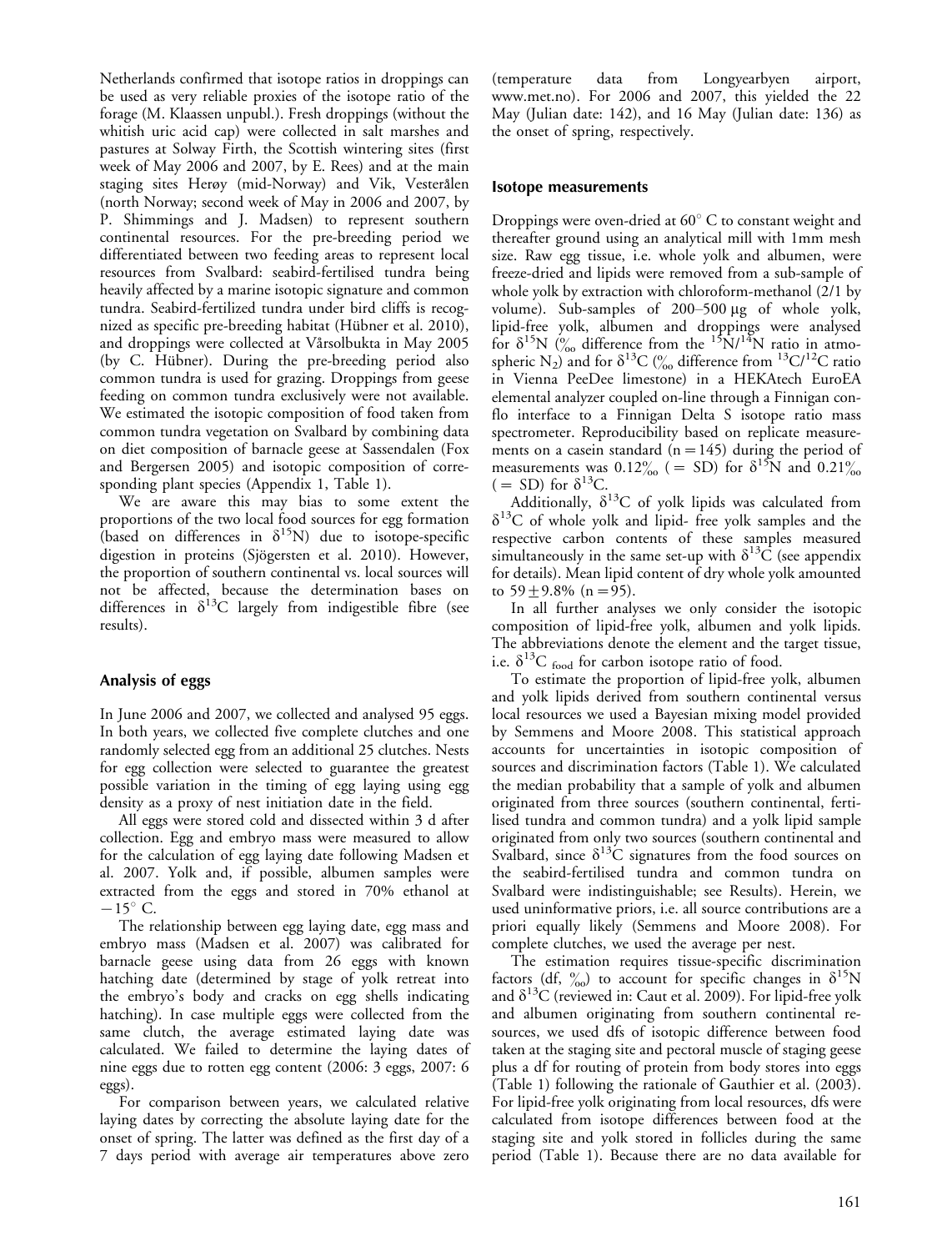Table 1. Isotopic composition ( $\delta^{13}C$  and  $\delta^{15}N$ ) of food and tissues of pink-footed geese used for subsequent calculations of discrimination factors (DF) to estimate southern and local resource use for egg formation. Droppings ( $n = 44$ ) were collected at Norwegian staging sites, tissue samples originate from 4 females shot upon arrival at Svalbard. For details on df of albumen see material and methods.

|                       |                                                                                  | $\delta^{13}C, \frac{9}{20}$ | $\delta^{15}N, \frac{9}{20}$ |
|-----------------------|----------------------------------------------------------------------------------|------------------------------|------------------------------|
| tissue                | Diet Norway                                                                      | $-29.33 + 0.76$              | $5.37 \pm 1.56$              |
|                       | Pectoral muscle (incl. lipids)                                                   | $-29.21 + 0.90$              | $6.44 + 0.52$                |
|                       | Lipid-free yolk                                                                  | $-26.82 + 0.27$              | $8.15 + 2.24$                |
|                       | Lipids $_{\text{yolk}}$                                                          | $-32.98 + 0.54$              |                              |
| Df southern resources | Diet $\rightarrow$ muscle $\rightarrow$ lipid-free yolk <sup>A, C</sup>          | $0.17 + 1.26$                | $4.60 + 1.68$                |
|                       | Diet $\rightarrow$ muscle $\rightarrow$ albumen <sup>A, C</sup>                  | $0.99 + 1.29$                | $4.24 + 1.68$                |
|                       | Diet $\rightarrow$ body stores $\rightarrow$ lipids <sub>yolk</sub> <sup>B</sup> | $-6.00 + 1.28$               |                              |
| Df local resources    | Diet $\rightarrow$ lipid-free yolk $\leq$                                        | $2.51 + 0.81$                | $2.78 + 2.73$                |
|                       | Diet $\rightarrow$ albumen                                                       | $1.92 + 0.81$                | $2.06 + 2.73$                |
|                       | Diet $\rightarrow$ lipids <sub>yolk</sub>                                        | $-3.65 + 0.56$               |                              |

A: Df of muscle to egg tissue, i.e. the carnivore model from Hobson (1995), B: assumed, SD = average SD of yolk and albumen, C: SD calculated from original sources.

barnacle geese, we used DFs derived from Svalbard-breeding pink-footed geese Anser brachyrhynchus using the same flyway from Norway to Svalbard (Madsen et al. 1999). Droppings for this species were collected in 2004 and 2006 at continental staging sites in Trøndelag (mid Norway) and Vesterålen (north Norway), and processed as described above. Additionally, four female pink-footed geese were shot at Hyttevik, Hornsund (Svalbard) in 2003 immediately after crossing the Barents Sea. From these females, we took yolk samples from well-developed follicles and samples of pectoral muscles, all stored frozen in 70% ethanol before further analysis (see above). Follicles do not contain albumen, so we used DFs for yolk plus the median difference between yolk and albumen in  $\delta^{15}N$  (  $-0.72$ ) and  $\delta^{13}C$  $(-0.59)$  found in eggs of mallards Anas platyrhynchos (n = 5) reared under experimental conditions of isotopically constant diets (Hahn et al unpublished ms) (Table 1).

The df of lipids from southern resources to egg tissue is unknown. Lipid biosynthesis from carbohydrates yields lipids that are depleted by 4 to  $8\%$  in their  $\delta^{13}$ C relative to the carbohydrate source (DeNiro and Epstein 1977). Additionally, we assume that the synthesis of vitellogenin and very low density lipoproteins from body stores in the liver (Speake et al. 1998) also modifies the isotopic composition. We used df  $_{lipids}$  of  $-6.00\%$   $\delta^{13}$ C, the average of df lipids from local resources (see below), and the df lipids from food to depot fat of -8.00 $\frac{\%}{\%}$  as determined for Yellow-rumped warblers *Dendroica coronata* on a lowprotein diet (Podlesak and McWilliams 2007). For df lipids from local resources, we used the isotope difference between food at Norwegian staging sites and yolk lipids extracted from follicles of pink-footed geese, amounting to  $-3.65\%$ (Table 1).

## **Statistics**

We used SPSS 13.0 for calculating basic statistics and R 2.8.0 for linear mixed-effect model calculations (lme4 package, lmer-function). The lmer function does not provide simple significance levels (p-values) because at present it is unclear how to calculate the appropriate degrees of freedom. Therefore, we followed the suggestions of Baayen (2008) and Baayen et al. (2008) and considered factors with absolute t-values  $>$  2 significant at the p  $<$  0.05  $\,$ level. Maternal effects within a clutch were taken into

account by grouping dependent data by nest ID. For reduced major axis regressions (RMA) we used software RMA v. 1.17, provided by A.J. Bohonak, San Diego (www.bio.sdsu.edu/pub/andy/rma.html). All data are given as means  $\pm$  SD if not stated otherwise.

## Results

#### Predictability of environmental conditions

Climatic conditions at the breeding site were not predictable from climatic conditions at both staging sites. Neither temperature nor snow conditions at the mid-Norwegian staging site in April and at departure in May correlated with the actual conditions (May) or future conditions (June) in the breeding area at Svalbard (Table 2). We only found a weak correlation between temperature in May at the north Norwegian staging site and the temperature and snow conditions at the breeding area in the same month (Table 2).

## Egg laying

At the breeding site, laying started on 27 May and had ended by 12 June with a median laying date of 1 June (difference between years:  $Z = -1.67$ ,  $p = 0.10$ ,  $n = 51$ ). Consequently, the first eggs were laid about 4.5 weeks after the average departure from the wintering site and  $\geq 10$  d after the average departure from the Norwegian staging sites (appendix Fig. 1). Median clutch size differed between study years  $(Z=-2.87, p=0.004, n=60)$  with 4.5 eggs and 4.0 eggs in 2006 and 2007, respectively.

#### Nitrogen and carbon isotope ratios in food

 $\delta^{15}N_{\rm food}$  differed significantly between sites (data logtransformed,  $F_{4,74} = 38.78$ , p < 0.001) and decreased from over-wintering sites in Great Britain to staging sites in Norway, and to Svalbard common tundra (Fig. 1).  $\delta^{15}N_{\text{food}}$  at the seabird-fertilised tundra was five times higher in comparison to the Norwegian staging site ( $t_{46}$  =  $-13.2$ ,  $p < 0.001$ ), or 26 times higher compared to the common tundra food  $(t_7=18.48, p<0.001)$ .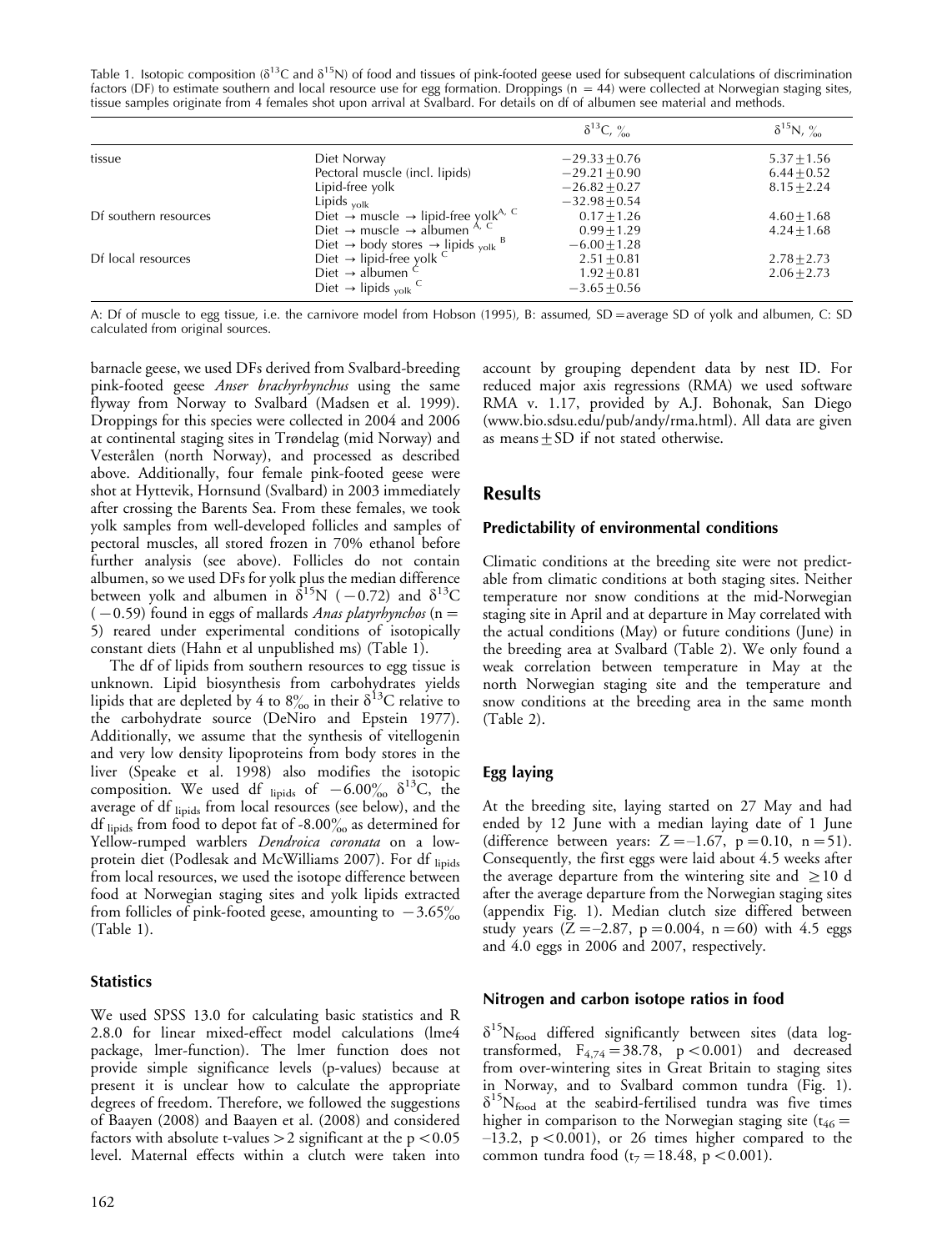Table 2. Pearson correlation statistics between monthly average climatic conditions at the staging site of mid Norway and north Norway and the breeding area at Svalbard during the spring periods from 1992 to 2008. n gives the number of years involved,  $n/a$  – not applicable period due either to a later arrival of birds or already complete snow melt.

| Staging site |       | Breeding site |       | Mid Norway – Svalbard |      | North Norway – Svalbard |      |      |
|--------------|-------|---------------|-------|-----------------------|------|-------------------------|------|------|
| Parameter    | Month | Parameter     | Month | R                     | p    | R                       | p    | n    |
| Temperature  | April | Temperature   | April | 0.39                  | 0.12 | n/a                     | 17   |      |
|              |       |               | May   | 0.31                  | 0.22 | 0.41                    | 0.11 | 17   |
|              |       |               | June  | 0.34                  | 0.19 | 0.47                    | 0.06 | 17   |
|              |       | Snow cover    | April | $-0.53$               | 0.18 | n/a                     | 8    |      |
|              |       |               | May   | $-0.08$               | 0.84 | $-0.23$                 | 0.52 | 10   |
|              |       | Snow depth    | April | $-0.35$               | 0.32 | n/a                     | 10   |      |
|              |       |               | May   | $-0.06$               | 0.90 | $-0.41$                 | 0.36 |      |
|              | May   | Temperature   | May   | 0.30                  | 0.25 | 0.49                    | 0.05 | 17   |
|              |       |               | June  | 0.27                  | 0.30 | 0.41                    | 0.11 | 17   |
|              |       | Snow cover    | May   | 0.01                  | 0.99 | $-0.11$                 | 0.76 | 10   |
|              |       | Snow depth    | May   | $-0.48$               | 0.27 | $-0.69$                 | 0.09 |      |
| Snow cover   | April | Snow cover    | April | 0.41                  | 0.31 | n/a                     | 8    |      |
|              |       |               | May   | 0.14                  | 0.70 | $-0.02$                 | 0.96 | 10/7 |
|              | May   | Snow cover    | May   | n/a                   |      | 0.12                    | 0.80 |      |

Also  $\delta^{13}C_{\text{food}}$  varied with site (F<sub>4,74</sub> = 6.30, p < 0.001, Fig. 2), with higher  $\delta^{13}C$  ratios in food from the Svalbard seabird-fertilised tundra compared to the food from the wintering site, and staging sites (Fig. 2) (Bonferroni posthoc test: p < 0.05). The common tundra diet had a similar  $\delta^{13}C$ ratio as food from the seabird-fertilised tundra ( $t=0.13$ ,  $p=0.90$ ), but differed from all southern sites (t-test, all  $p\leq$ 0.01, Fig. 1).



Figure 1. Stable nitrogen isotope ( $\delta^{15}$ N) and stable carbon isotope  $(\delta^{13}C)$  composition of droppings along the barnacle goose flyway. Great Britain (GB) and mid and north Norway are the wintering and continental staging sites, respectively. Svalbard resources are presented by droppings from the seabird-fertilised tundra (Fertil) and food from common tundra vegetation (com.). Same letters indicate similar isotopic compositions and n gives samples size per site (for test statistics see results).

#### Nitrogen and carbon isotope ratios in eggs

There was considerable variation in  $\delta^{15}N_{\text{volk}}$  (Fig. 2) ranging from 5.63 to 20.66. Moreover, in 2007, eggs had higher  $\delta^{15}$ N values (mean 11.78  $\pm$  3.07%) than eggs collected in 2006 (mean  $9.00 \pm 2.32\%$ ; lme: t = 4.02, p < 0.05). Generally, within-clutch variation of  $\delta^{15}N_{\text{volk}}$  was lower than variation between clutches (for complete clutches only:  $F_{9,44} = 15.88$ , p < 0.001). Mean  $\delta^{13}C_{\text{volk}}$  amounted to  $-26.65 \pm 0.60^{\circ}_{00}$  (range:  $-28.04^{\circ}_{00}$  to  $-25.31^{\circ}_{00}$ , Fig. 2), without any difference between years (lme:  $t=0.22$ , p-0.05), but larger variation between nests than within nests (for complete clutches only:  $F_{9,44} = 17.5$ , p < 0.001).

 $\delta^{15}N_{\text{albumen}}$  ranged from 4.80% to 15.15% with a similar pattern across years as found in lean yolk (lme:  $t = 3.79$ , p < 0.05). Variation in  $\delta^{15}N_{\text{albumen}}$  between nests was larger as within nests (F<sub>3,19</sub> = 5.51, p = 0.01). Additionally,  $\delta^{15}N$  of albumen and yolk were related (RMA:  $r^2 = 0.82$ , with  $\delta^{15}N_{\text{albumen}} = 0.84 \times \delta^{15}N_{\text{volk}} + 0.66$ , n = 40).  $\delta^{13}C_{\text{albumen}}$ 



Figure 2. Isotopic triangular space for the estimation of the proportional resource use for formation of lipid-free yolk. Large circles give southern continental and local resources (seabirdfertilised and common tundra) after correction for isotopic discrimination to make these directly comparable to the isotope composition of lipid-free yolk. Samples of lipid-free yolk were collected in 2006 (open circles) and 2007 (filled circles).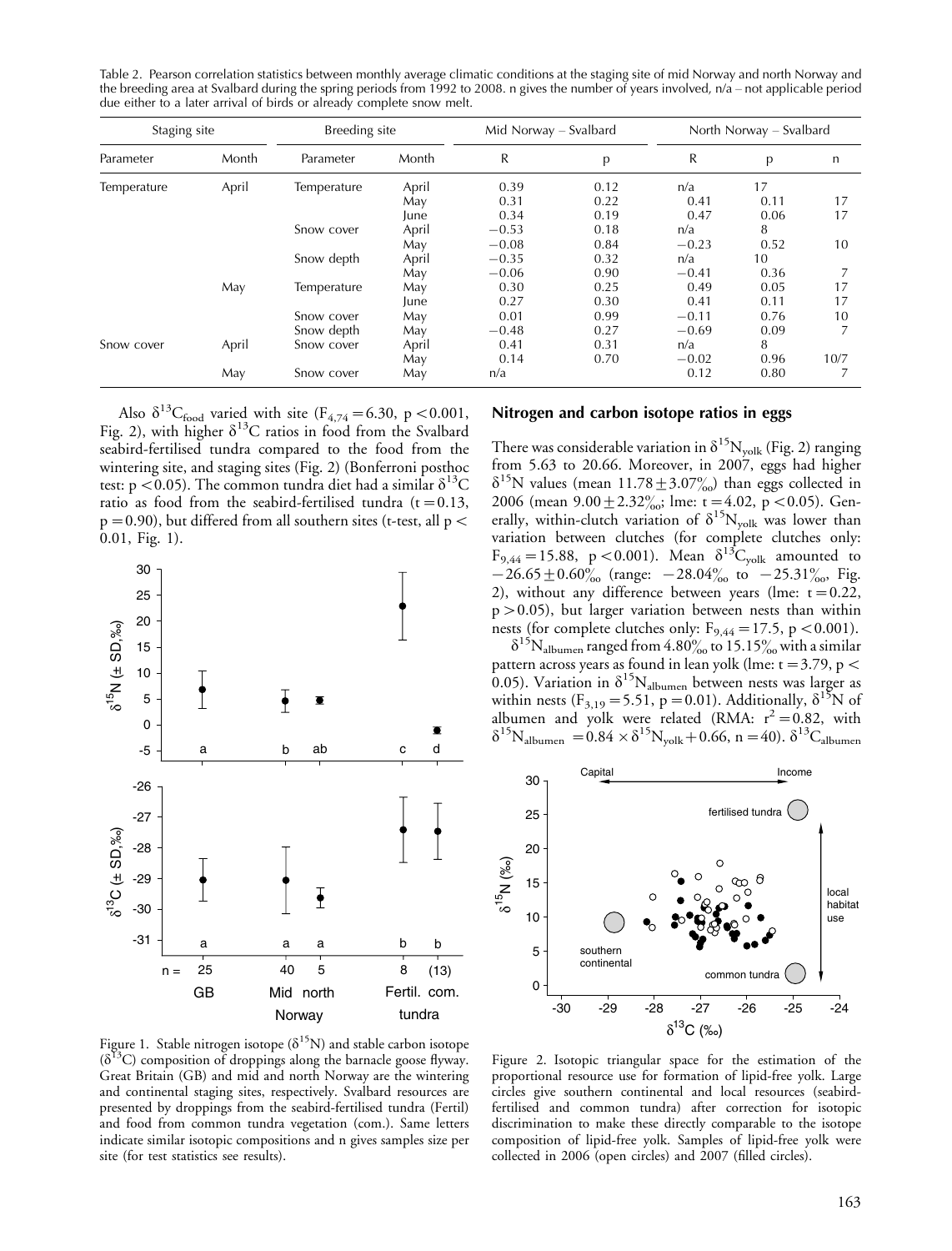averaged  $-27.07 \pm 0.68 \%$  (difference between years: lme: t =–0.43, p > 0.05) with a larger variation in  $\delta^{13}$ C between nests than within nest (complete clutches only:  $F_{3,19} = 11.25$ ,  $p=0.001$ ). Albeit less strongly,  $\delta^{13}C_{\text{alhuman}}$  and  $\delta^{13}C_{\text{yolk}}$ were also related (RMA:  $r^2 = 0.45$ ,  $\delta^{13}C_{\text{albumen}} = 1.12 \times$  $\delta^{13}C_{\text{yolk}}+2.69$ , n = 40).

 $\delta^{13}$ C<sub>lipid</sub> varied between  $-35.98\%$  and  $-31.12\%$  with an overall mean of  $-33.32 \pm 0.95\%$  (difference between years: lme: t =–0.04, p > 0.05). Stable carbon isotope ratios of lipids were positively related to  $\delta^{13}$ C in yolk (slope: 1.51, RMA r2 = 0.15) as well as to  $\delta^{13}$ C in albumen (slope: 1.27, RMA  $r2 = 0.15$ ). For nitrogen, there were no relationships between  $\delta^{15}N$  of yolk and albumen and egg laying date (Table 3). However,  $\delta^{13}$ C in yolk increased significantly with laying date, independently of study year (Table 3). In lipids,  $\delta^{13}$ C ratio and laying date were not related (Table 3)

#### Resource use for egg formation

The proportion of southern continental food used for yolk formation varied between 23 and 65% with an average of 41% (Fig. 3a). Moreover, there was a seasonal decline with highest proportions in early laid eggs/clutches (co-variate laying date:  $F_{1,50} = 13.72$ , p < 0.001, factor year and interaction laying date  $\times$  year: both p  $>$  0.50) (Fig. 3a). The average contribution of local resources to yolk varied between years (for local resources:  $F_{1,60} = 15.51$ , p = 0.001) and was 24% for food from seabird-fertilised tundra and 33% for food from common tundra (Fig. 3a).

In albumen, the average proportion of southern continental resources amounted to 47% (range: 32 to 73%), but did not decrease with laying date  $(F_{1,31} = 2.38, p =$ 0.13; Fig. 3b). The pattern was affected neither by study year nor by their interaction between year and egg laying date (both  $p > 0.45$ ). The average contribution of local resources varied between study years (for local resources:  $F_{1,40} = 13.93$ , p = 0.001), and was 21% for food from the seabird-fertilised tundra and 29% for food from the common tundra (Fig. 3b). Fiftyfour percent of yolk lipids originated from southern continental resources (range: 25 88%), whereas 46% came from local food. The proportion of southern resources in yolk lipids did neither show any pattern according to laying date  $(F_{1,46}=2.35, p=0.13;$ Fig. 3c) nor was it different between study years ( $F_{1,46}$  =  $0.61$ ,  $p = 0.44$ ).

# **Discussion**

Using stable isotope ratios in food along the flyway and barnacle goose eggs we revealed a high variability in

breeding strategies within a single population. In some females, we found a very high reliance on southern resources whereas in others an almost exclusive use of locally available resources for egg development was found. Although on average the ratio for reliance on southern capital, seabird-fertilised tundra and common tundra resources was approximately 50:20:30, we also found some evidence for egg tissue-specific use of internal reservoirs utilized for formation of yolk, yolk lipids and albumen, and an annually varying importance of the two local habitats on Svalbard for egg formation.

Before we further address the ecological implications of our findings, we briefly discuss the assumptions underlying the isotopic routing of resources to goose eggs. When comparing the isotopic composition of various tissues with the potential resources from which these tissues were synthesized, the elemental composition of the origin and target tissues as well as specific discrimination factors (DF) becomes important (Caut et al. 2009). DFs from a lowlipid low-protein diet, i.e. grass, to egg tissues have not yet been experimentally determined for geese. Consequently, DFs found in experiments with other diets and species are often used (e.g. Gauthier et al. 2003, Schmutz et al. 2006) or DFs derived from precursors of egg tissues, i.e. egg follicles (our approach). DFs for the capital model are difficult to derive, because the isotopic routing from food to stores (protein and lipids) and finally to the egg is not known in detail. We assumed that the formation of body stores and subsequent biosynthesis of different egg tissues from these stores all modify isotopic compositions. We accounted for uncertainty in DF values (Table 1) using Bayesian isotope mixing models (Moore and Semmens 2008), but experimental tests of isotopic routing from body stores to egg tissue are still lacking.

#### Variability in strategies for egg formation

Large-bodied waterfowl with relatively small clutch volumes, i.e. geese and swans, are promising candidates for capital breeding as they can potentially carry substantial body stores to the breeding grounds for breeding (e.g. for egg formation and own maintenance during incubation) (Klaassen 2003, Drent et al. 2007). By doing so, the animals have the potential for an early start of breeding and are less dependent on the local food availability at the highlatitude breeding site. Hence, females will benefit most from stored resources early in the season, when nutrient and energy requirements are high (Nager 2006), and feeding at high latitude is still restricted by snow cover (Prop and de Vries 1993). Indeed, we here verified in high-Arctic barnacle geese that on average females used 41% to 54%

Table 3. Results of linear mixed models for relationship between  $\delta^{15}N$  and  $\delta^{13}C$  composition of different egg tissues and laying date, study year and their interaction. Test values >2 are considered statistically significant (p < 0.05, see methods for details). Number of eggs and nests within each analysis are given. Asterisks indicate differences at p >0.05 level.

| Tissue          | <i>sotope</i>   | Laying date | Year    | Laying date $\times$ year | $n_{eggs}$ | $n_{\text{nests}}$ |
|-----------------|-----------------|-------------|---------|---------------------------|------------|--------------------|
| Lipid-free yolk | $\delta^{15}$ N | $-1.09$     | $-0.51$ | 1.66                      | 86         | 51                 |
|                 | $\delta^{13}C$  | $2.17**$    | $-0.72$ | 0.08                      |            |                    |
| Albumen         | $\delta^{15}$ N | 0.07        | 0.45    | 0.28                      | 46         | 32                 |
|                 | $\delta^{13}C$  | 1.49        | $-0.38$ | $-0.07$                   |            |                    |
| Yolk lipid      | $\delta^{13}C$  | 0.17        | $-1.01$ | 0.69                      | 79         | 47                 |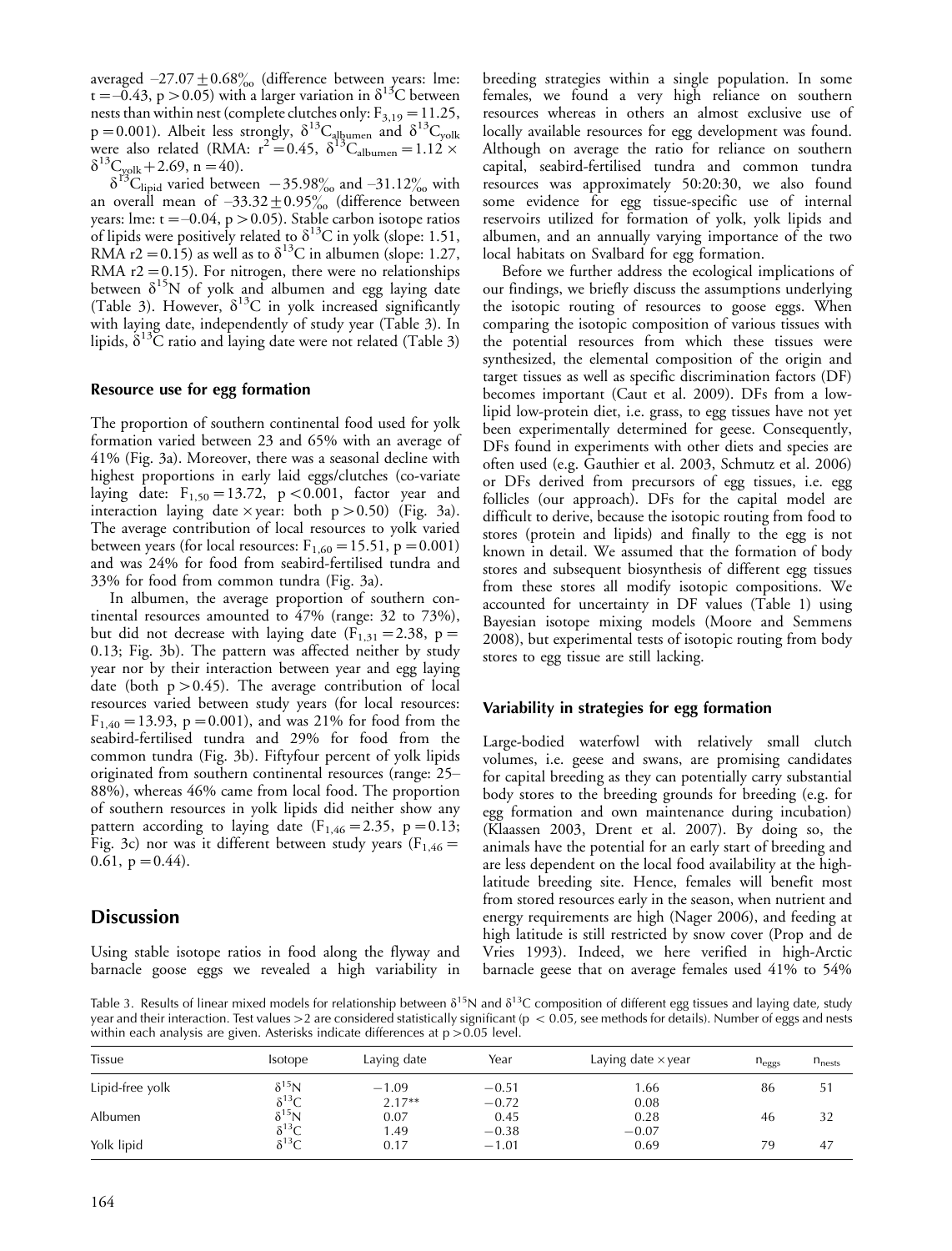

Figure 3. Annual proportion (prop) and temporal pattern of southern continental resources and local resources found in lipid-free yolk (A), albumen (B) and yolk lipids (C) of barnacle goose eggs. Local resources originate from seabird-fertilised and common tundra sites (in lipid-free yolk and albumen) or combined as Svalbard (yolk lipids). The relationship of continental resource use and date of egg laying is given in right column figures. Data are given as means ( $\pm$  quartiles) in left panel and data per female in the right panel. Different years are symbolised with grey and black colour.

of southern capital for egg formation. Such proportions of capital in eggs are among the highest values measured so far (Hobson 2006). Near-comparable reliance on capital for making eggs comes from greater snow geese *Chen caer*ulescens atlantica, where Gauthier et al. (2003) verified a portion of 20-33% of endogenous nutrients in eggs. Schmutz et al. (2006) found that brent geese Branta bernicla and emperor geese Anser canagicus breeding in the same area used about 41% and 55-61% of body stores for yolk formation, respectively. However, in the latter study the use of marine food as ''local capital'' for yolk formation cannot be excluded, which easily leads to an overestimation of capital use.

What makes our study population special? We argue that the specific isolated geographical position of Svalbard and the local environment at the breeding sites greatly favour capital breeding in barnacle geese at Svalbard and more so than many other Arctic breeding sites for geese. Climate, and therefore the specific vegetation on the archipelago, is typical for the Arctic with a vegetation period of two-three months only and similar to that in other high-Arctic breeding sites. However, what makes the site special is that the Svalbard archipelago is geographically isolated by the Barents Sea, an ecological barrier for herbivorous animals preventing them from feeding during the crossing. Moreover, and potentially more important, geese at their staging sites in Norway cannot predict the actual environmental conditions at Svalbard, at least 1100 km to the north; neither temperature nor snow conditions at the final destination were related to the climatic conditions at the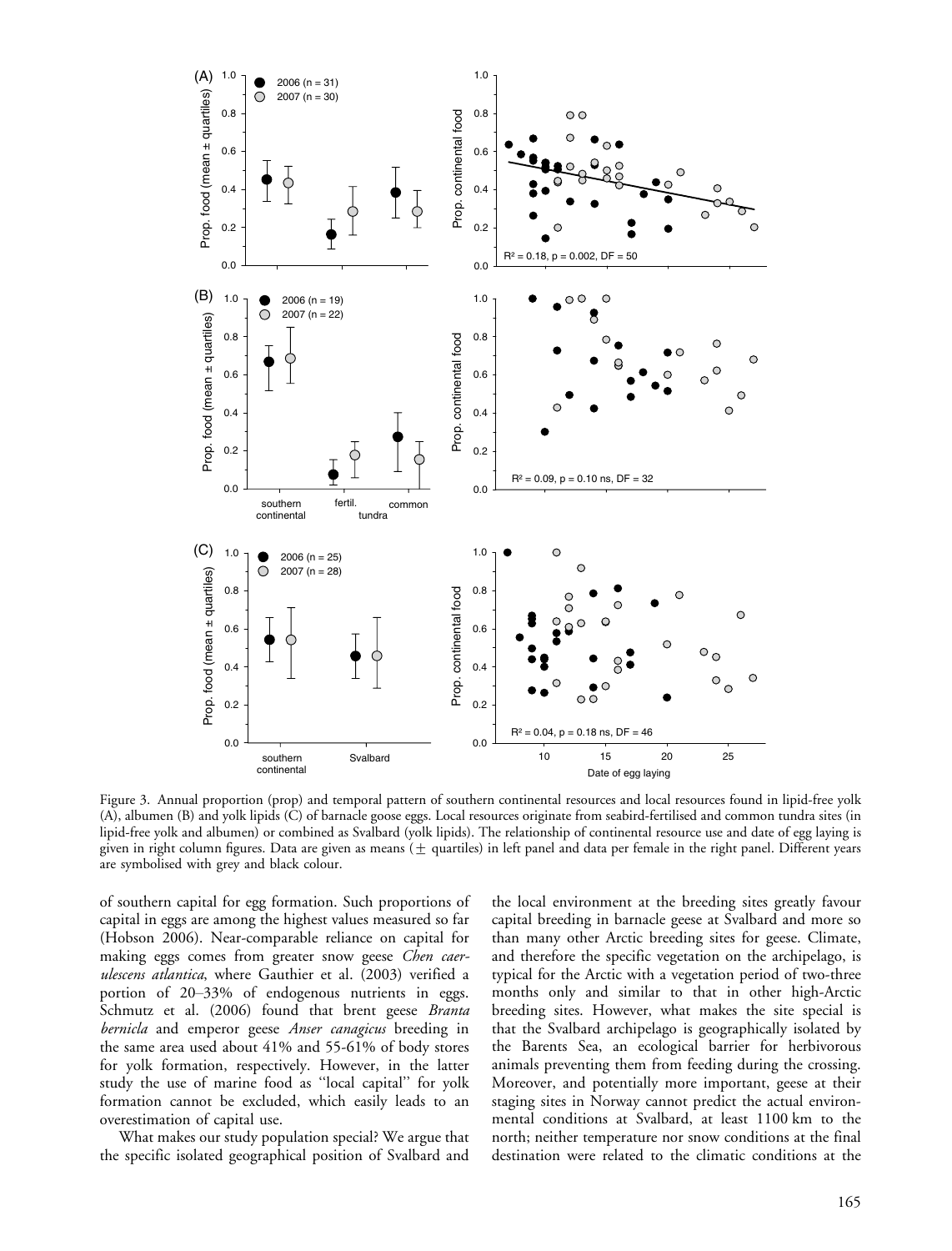continental staging sites. Thus, when geese depart from Norway they have to consider the risk of encountering adverse conditions at the breeding sites. Consequently, an insurance strategy for early laying would be to carry body stores or precursors of albumen and yolk for egg formation. The benefit for doing so is greatest early in the season, because the availability of local resources improves when the season advances (Prop and de Vries 1993). Accordingly, we found the largest proportion of continental sources in yolk of eggs laid early. In albumen and yolk lipids no seasonal patterns were detectable. This might occur if precursors for these egg tissues can be stored in larger stores over longer times and these stores could be used on demand (Burley and Vadehra 1989). Moreover, the tissue specific proportion of southern resources in the eggs indicated that specific precursors are stored in different tissues or organs, and these stores are used over different times. Therefore, we would expect that tissues formed last, e.g. albumen or the outer part of yolk (e.g. Roudybush et al. 1979), need not necessarily contain the isotope signature of the latest ingested food.

#### The importance of local pre-breeding habitats for egg formation

Geese departing either early or very late from Norwegian staging sites are in low body condition at departure (Prop et al. 2003). Additionally, early departing females do not necessarily arrive early at the breeding sites; the average time lag between departure from Norway and arrival at the breeding site on Svalbard was approximately 22d (Tombre et al. 1996). Hence, after crossing the Barents Sea, many females use pre-breeding sites at Svalbard to topup their body stores before egg laying (Hübner 2006). Because geese typically arrive four to six weeks before 50% of the snow has disappeared (Prop and de Vries 1993), birds can forage in certain areas only. The west coast of Svalbard, affected by the warm Gulf current, offers favourable feeding conditions at meadows of south facing seabird-fertilised tundra sites in early spring (Hübner et al. 2010). Resource use for egg formation from seabirdfertilized and common tundra varied annually with a lower contribution from the former in 2006. This potentially indicated lower food availability at these sites at this time, but data on local snow conditions are lacking. From our data it remains unresolved if the use of pre-breeding sites below seabird cliffs is more advantageous for subsequent reproduction than feeding at common tundra sites. Thus, fitness consequences of these individual variations in site use on Svalbard and resource allocation strategies in general (i.e. reliance of income relative to capital) remain to be elucidated.

 $Acknowledgements$  - We are very thankful to Paul Shimmings, Eileen Rees and Christiane Hübner for collecting dropping samples and Harry Korthals for stable isotope analysis. The governor of Svalbard gave permission for egg collection at Breøyane; the Netherlands Arctic Station provided accommodation during the fieldwork. The work was supported by the Research Council for Earth and Life Sciences (ALW) with financial aid from the Netherlands Organization for Scientific Research (NWO, grant 851.30.003). This is publication 5020 of the Netherlands Institute of Ecology (NIOO-KNAW).

# References

- Alerstam, T. and Lindström, A. 1990. Optimal bird migration: the relative importance of time, energy, and safety. - In: Gwinner, E. (ed.), bird migration: physiology and ecophysiology. Springer, pp. 331–351.
- Baayen, R. H. 2008. Analyzing linguistic data. A practical introduction to statistics. Cambridge Univ. Press.
- Baayen, R. H., Davidson, D. J. and Bates, D. M. 2008. Mixedeffects modeling with crossed random effects for subjects and items. - J. Mem. Lang. 59: 390-412.
- Bauer, S., Gienapp, P. and Madsen, J. 2008. The relevance of environmental conditions for departure decision changes en route in migrating geese.  $-$  Ecology 89: 1953–1960.
- Burley, R. W. and Vadehra, D. V. 1989. The avian egg, chemistry and biology. John Wiley and Sons.
- Caut, S., Angulo, E. and Courchamp, F. 2009. Variation in discrimination factors ( $\delta$ 15N and  $\delta$ 13C): the effect of diet isotopic values and applications for diet reconstruction.  $-$  J. Appl. Ecol. 46: 443-453.
- DeNiro, M. J. and Epstein, S. 1977. Mechanism of carbon isotope fracionation associated with lipid-synthesis.  $-$  Science 197:  $261 - 263.$
- Drent, R. H. 2006. The timing of birds' breeding seasons: the Perrins hypothesis revisited especially for migrants. - Ardea 94: 305-322.
- Drent, R. and Daan, S. 1980. The prudent parent: energetic adjustments in avian breeding.  $-$  Ardea 68: 225–252.
- Drent, R. H., Eichhorn, G., Flagstad, A., van der Graaf, A. J., Litvin, K. E. and Stahl, J. 2007. Migratory connectivity in Arctic geese: spring stopovers are the weak links in meeting targets for breeding.  $-$  J. Ornithol. 148: S501-S514.
- Fox, A. D. and Bergersen, L. 2005. Lack of competition between barnacle geese *Branta leucopsis* and pink-footed geese *Anser* brachyrhynchus during the pre-breeding period in Svalbard. - J. Avian Biol. 36: 173-178.
- Gauthier, G., Bety, J. and Hobson, K. A. 2003. Are greater snow geese capital breeders? New evidence from a stable-isotope model. - Ecology 84: 3250-3264.
- Hobson, K. A. 2006. Using stable isotopes to quantitatively track endogenous and exogenous nutrient allocations to eggs of birds that travel to breed.  $-$  Ardea 94: 359-369.
- Hobson, K. A. 2008. Traveling to breed: the isotopic tracing of nutrints to reproduction. - In: Hobson, K. A. and Wassenaar, L. I. (eds), tracking animal migration with stable isotopes. Elsevier, pp. 45-78.
- Houston, A. I., Stephens, P. A., Boyd, I. L., Harding, K. C. and McNamara, J. M. 2007. Capital or income breeding? A theoretical model of female reproductive strategies. - Behav. Ecol. 18: 241-250.
- Hübner, C. E. 2006. The importance of pre-breeding areas for the Artic barnacle goose Branta leucopsis. - Ardea 94: 701-713.
- Hübner, C. E., Tombre, I. M., Griffin, L. R., Loonen, M. J. J. E., Shimming, P. and Jónsdóttir, I. S. 2010. The connectivity of spring stopover sites for geese heading to arctic breeding grounds. - Ardea 98: 145-154.
- Jonsson, K. I. 1997. Capital and income breeding as alternative tactics of resource use in reproduction.  $-$  Oikos 78: 57–66.
- Klaassen, M. 2003. Relationships between migration and breeding strategies in Arctic breeding birds. - In: Berthold, P., Gwinner, E. and Sonnenschein, E. (eds.), avian migration. Springer-Verlag, pp. 237-249.
- Klaassen, M., Abraham, K. F., Jefferies, R. L. and Vrtiska, M. 2006. Factors affecting the site of investment, and the reliance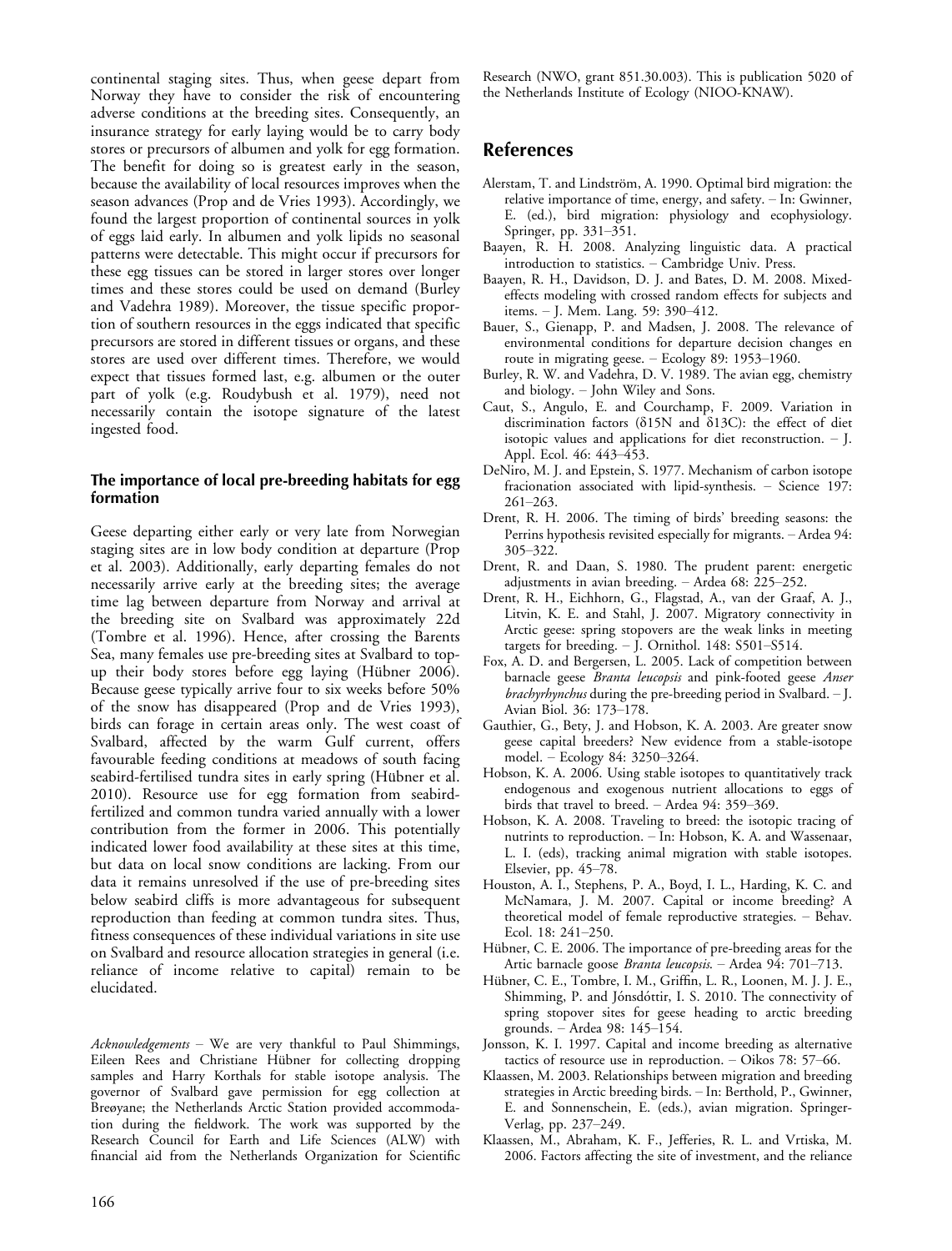on savings for Arctic breeders: the capital-income dichotomy revisited. - Ardea 94: 371-384.

- Kvist, A., Lindström, Å., Green, M., Piersma, T. and Visser, G. H. 2001. Carrying large fuel loads during sustained bird flight is cheaper than expected.  $-$  Nature 413: 730-732.
- Madsen, J., Cracknell, G. and Fox, A. D. 1999. Goose populations of the Western Palearctic: A review of status and distribution. Wetlands International, National Environmental Research Institute, Denmark.
- Madsen, J., Tamstorf, M., Klaassen, M., Eide, N., Glahder, C., Riget, F., Nyegaard, H. and Cottaar, F. 2007. Effects of snow cover on the timing and success of reproduction in high-Arctic pink-footed geese Anser brachyrhynchus. Polar Biol. 30: 1363-1372.
- Meijer, T. and Drent, R. 1999. Re-examination of the capital and income dichotomy in breeding birds. - Ibis 141: 399-414.
- Moore, J. W. and Semmens, B. X. 2008. Incorporating uncertainty and prior information into stable isotope mixing models. - Ecol. Lett. 11: 470-480.
- Nager, R. G. 2006. The challenges of making eggs. Ardea 94: 323-346.
- Nolet, B. A. 2006. Speed of spring migration of Tundra swans Cygnus columbianus in accordance with income or capital breeding strategy? - Ardea 94: 579-591.
- Owen, M. 1975. Assessment of fecal analysis technique in waterfowl feeding studies.  $-$  I. Wildl. Mgmt. 39: 271-279.
- Perrins, C. M. 1970. Timing of birds' breeding seasons. Ibis 112: 242-255.
- Podlesak, D. W. and McWilliams, S. R. 2007. Metabolic routing of dietary nutrients in birds: Effects of dietary lipid concentration on delta C-13 of depot fat and its ecological implications.  $-$  Auk 124: 916-925.
- Prop, J. and de Vries, J. 1993. Impact of snow and food conditions on the reproductive performance of barnacle geese Branta leucopsis. - Ornis Scand. 24: 110-121.
- Prop, J., Black, J. M. and Shimmings, P. 2003. Travel schedules to the high arctic: barnacle geese trade-off the timing of migration with accumulation of fat deposits. - Oikos 103: 403-414.
- Prop, J., Black, J. M., Shimmings, P. and Owen, M. 1998. The spring range of barnacle geese *Branta leucopsis* in relation to changes in land management and climate. - Biol. Conserv. 86: 339-346.
- Roudybush, T. E., Grau, C. R., Petersen, M. R., Ainley, D. G., Hirsch, K. V., Gilman, A. P. and Patten, S. M. 1979. Yolk formation in some charadriiform birds. - Condor 81: 293-298.
- Schmutz, J. A., Hobson, K. A. and Morse, J. A. 2006. An isotopic assessment of protein from diet and endogenous stores: effects on egg production and incubation behaviour of geese. Ardea 94: 385-397.
- Semmens, B. X. and Moore, J. W. 2008. MixSIR: a Bayesian stable isotope mixing model; Version 1.0. [http://conserver.](http://conserver.iugo-cafe.org) [iugo-cafe.org](http://conserver.iugo-cafe.org).
- Shimmings, P. and Isaksen, K. 2006. Results of fieldwork on barnacle geese *Branta leucopsis* during the spring migration along the Norwegian coast in  $2006$ .  $1-30$ . Report to Fylkesmannen i Nordland, Herøy kommune, Nordland.
- Shimmings, P. and Isaksen, K. 2007. Monitoring of staging barnacle geese Branta leucopsis in Norway during spring 2007. 134. Report to Fylkesmannen i Nordland, Herøy kommune, Nordland.
- Sjögersten, S., Kuijper, D. P. J., Van der Wal, R., Loonen, M. J. J. E., Huiskes, A. H. L. and Woodin, S. J. 2010. Nitrogen transfer between herbivores and their forage species. Polar Biol. 33: 1195-1203.
- Speake, B. K., Murray, A. M. B. and Noble, R. C. 1998. Transport and transformations of yolk lipids during development of the avian embryo.  $-$  Prog. Lipid Res. 37: 1–32.
- Tombre, I. M., Erikstad, K. E., Gabrielsen, G. W., Strann, K.-B. and Black, J. M. 1996. Body condition and spring migration in female high-artic barnacle geese Branta leucopsis. Wildlife Biol. 2: 247-251.
- Tombre, I. M., Hogda, K. A., Madsen, J., Griffin, L. R., Kuijken, E., Shimmings, P., Rees, E. and Verscheure, C. 2008. The onset of spring and timing of migration in two arctic nesting goose populations: the pink-footed goose Anser bachyrhynchus and the barnacle goose *Branta leucopsis*. - J. Avian Biol. 39: 691-703.
- Witter, M. S. and Cuthill, I. C. 1993. The ecological costs of avian fat storage.  $-$  Philos. R. Soc. B 340: 73-92.

# Appendix 1

Equation for the estimating of carbon isotope ratio in the lipid fraction of yolk samples from carbon isotope ratio measurements on whole and lipid-free yolk samples

We define:

 $\delta C$  = isotope ratio in the whole (i.e. non-lipid extracted) sample  $\binom{0}{00}$ 

 $\delta C_1$  = isotope ratio in the lean fraction of the sample  $\binom{0}{00}$ 

 $\delta C_f$  = isotope ratio in the fat fraction of the sample ( $\%$ )

 $c =$ amount of carbon in the whole (i.e. non-lipid extracted) sample  $(\mu g C / \mu g)$ 

 $c_l$  = amount of carbon in the lean fraction of the whole (i.e. nonlipid extracted) sample  $(\mu g C / \mu g)$ 

 $c_f$ =amount of carbon in the fat fraction of the whole (i.e. nonlipid extracted) sample  $(\mu g C / \mu g)$ 

 $M =$  mass of analysed whole (i.e. non-lipid extracted) sample ( $\mu$ g)  $M_l$  = mass of analysed lean sample ( $\mu$ g)

 $C =$  mass of C in whole (i.e. non-lipid extracted) sample analysed  $(\mu gC)$ 

 $C_1$  = mass of C in lean sample analysed ( $\mu$ gC)

 $f = fat$  fraction in the whole (i.e. non-lipid extracted) sample ([mass of whole sample  $-$  mass of lean sample]/mass of whole sample)

By definition:

$$
\delta C \times c = \delta C_l \times c_l + \delta C_f \times c_f
$$

and

 $c=c_1+c_1$ 

where

$$
c = C/M
$$

$$
c_l = C_l/[M_l/(1-f)]
$$

 $c_f = c - c_l$ 

Rearranging and substitution thus yields:

$$
\delta C \times \frac{C}{M} - \delta C_1 \frac{C_1}{\frac{M_1}{M_1}}
$$

$$
\delta C_f = \frac{C}{\frac{C}{M} - \frac{C_1}{\frac{M_1}{M_1}}} \text{ or }
$$